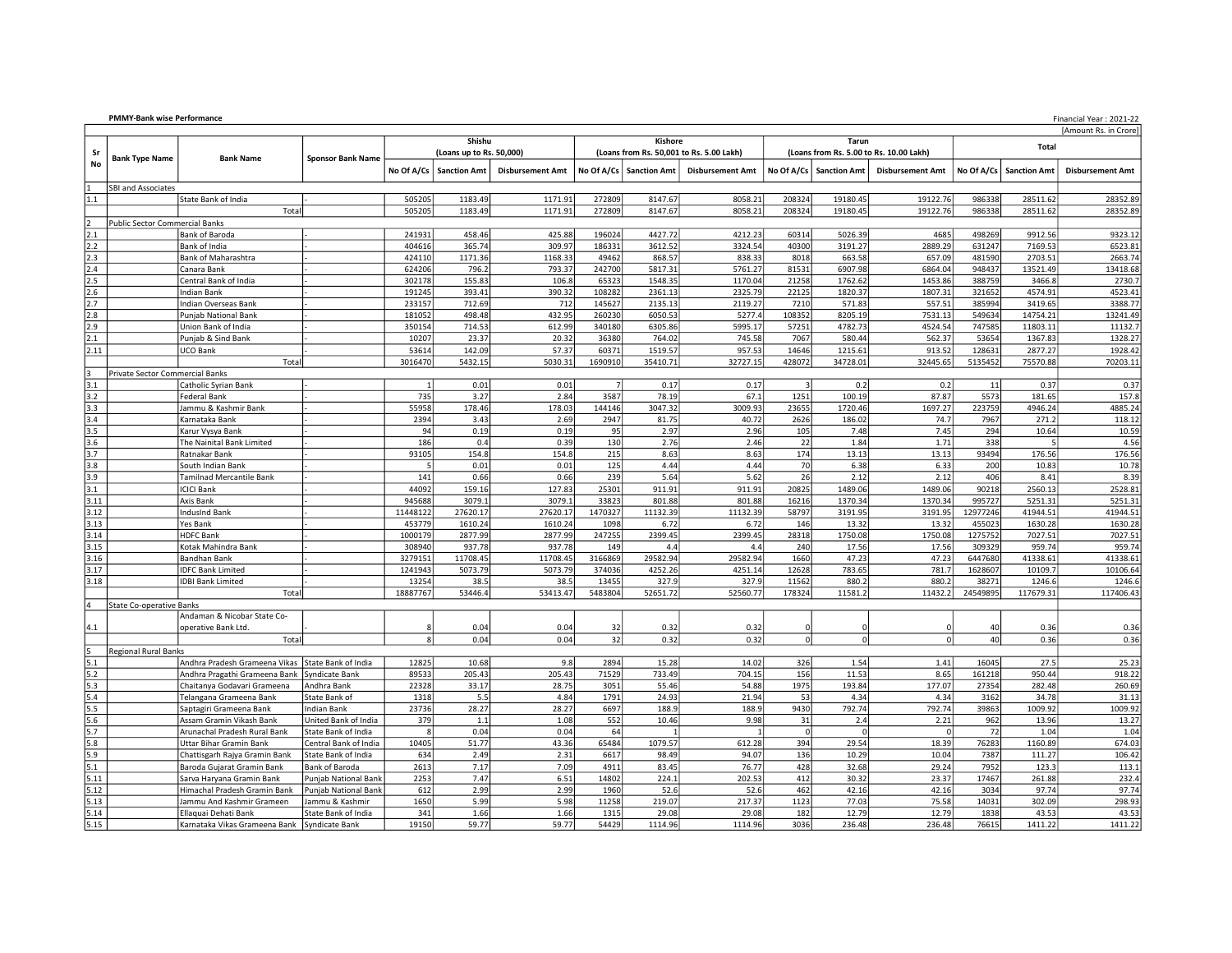| Bank of Maharashtra<br>821<br>3.66<br>3.66<br>11302<br>239.05<br>239.05<br>1324<br>112.2<br>112.2<br>13447<br>354.91<br>354.91<br>Maharashtra Gramin Bank<br>18361<br>355.71<br>Vidharbha Konkan Gramin Bank<br>Bank of India<br>2315<br>9.82<br>9.75<br>15184<br>280.42<br>277.8<br>862<br>74.5<br>68.15<br>364.74<br>22.59<br>11378<br>25.09<br>1618<br>30.67<br>27.51<br>180<br>14.91<br>13.07<br>13176<br>70.67<br>63.18<br>Madhyanchal Gramin Bank<br>State Bank of India<br>5.2<br>42.85<br>1286<br>4.72<br>4.72<br>2117<br>32.94<br>32.94<br>73<br>5.22<br>5.19<br>3476<br>42.88<br>PUNJAB NATIONAL<br>Manipur Rural Bank<br>5.21<br>0.97<br>0.62<br>1.74<br>1.74<br>208<br>0.97<br>28<br>0.62<br>$\overline{2}$<br>0.16<br>0.16<br>238<br>Meghalaya Rural Bank<br>State Bank of India<br>5.22<br>292<br>1.32<br>2794<br>70.95<br>65.23<br>298<br>27.12<br>19.11<br>3384<br>99.45<br>85.66<br>State Bank of India<br>1.38<br>Mizoram Rural Bank<br>5.23<br>588<br>2.83<br>2.56<br>348<br>7.39<br>7.39<br>20<br>1.4<br>956<br>11.35<br>State Bank of India<br>1.4<br>11.62<br>Nagaland Rural Bank<br>11125<br>5.24<br>51.65<br>51.44<br>10315<br>208.59<br>208.26<br>136<br>8.44<br>8.44<br>21576<br>268.67<br>268.14<br>Odisha Gramya Bank<br>Indian Overseas Bank<br>5.29<br>5.25<br>573<br>2.47<br>0.81<br>550<br>13.7<br>2.94<br>91<br>7.45<br>1.54<br>1214<br>23.62<br>Utkal Grameen Bank<br>State Bank of India<br>241<br>5.26<br>5144<br>22.83<br>21.79<br>13569<br>218.24<br>201.29<br>450<br>30.66<br>17.92<br>19163<br>271.73<br>Punjab Gramin Bank<br>Punjab National Bank<br>5.27<br>41<br>269<br>40.8<br>Indian Bank<br>0.12<br>0.12<br>806<br>20.3<br>20.28<br>20.4<br>20.4<br>1116<br>40.82<br>Puduvai Bharathiar Grama Bank<br>Baroda Rajasthan Ksethriya<br>5.28<br>Bank of Baroda<br>2980<br>11.41<br>11.32<br>23140<br>331.28<br>321.27<br>555<br>43.64<br>43.27<br>26675<br>386.33<br>375.86<br>Gramin Bank<br>5.29<br>290.37<br>9101<br>42.2<br>40.54<br>11037<br>234.89<br>234.71<br>194<br>15.37<br>15.12<br>20332<br>292.46<br>Rajasthan Marudhara Gramin<br><b>State Bank of Bikaner</b><br>173.52<br>5.3<br>United Bank Of India<br>7946<br>30.26<br>29.35<br>8962<br>139.25<br>125.22<br>338<br>24.24<br>18.94<br>17246<br>193.75<br>Tripura Gramin Bank<br>5.31<br>1216<br>4283<br>82.71<br>37.32<br>37.32<br>124.27<br>124.27<br>State Bank of India<br>4.24<br>4.24<br>82.71<br>482<br>5981<br>Uttarakhand Gramin Bank<br>5.32<br>10882<br>35.58<br>32.21<br>9968<br>158.8<br>138.88<br>329<br>23.14<br>12.98<br>21179<br>217.52<br>184.07<br>United Bank of India<br>Bangiya Gramin Vikash Bank<br>1165.68<br>5.33<br>7405<br>24.46<br>24.46<br>31518<br>931.34<br>931.34<br>2821<br>209.87<br>209.87<br>41744<br>1165.68<br>Paschim Banga Gramin Bank<br>UCO Bank<br>5.34<br>11.57<br>11.57<br>12.29<br>Central Bank of India<br>87<br>0.42<br>0.42<br>755<br>0.3<br>0.3<br>846<br>12.29<br>Uttarbanga Kshetriya Gramin<br>$\overline{4}$<br>138<br>150<br>0.87<br>5.35<br>SBI<br>0.69<br>0.69<br>11<br>0.22<br>0.18<br>$\mathbf{1}$<br>0.08<br>0<br>0.99<br>Jharkhand Rajya Gramin Bank<br>38632<br>53933<br>797.57<br>797.57<br>96197<br>1223.32<br>Tamil Nadu Grama Bank<br><b>Indian Bank</b><br>104.77<br>104.77<br>3632<br>320.98<br>320.98<br>1223.32<br>24015<br>476.79<br>460.01<br>56709<br>612.46<br><b>Arvavart Bank</b><br>83.78<br>81.16<br>31571<br>1123<br>72.17<br>71.29<br>632.73<br>2.81<br>244.59<br>17952<br>712.33<br>253.18<br>1111<br>2.17<br>16673<br>698.19<br>168<br>11.33<br>6.42<br>Dakshin Bihar Gramin Bank<br><b>Punjab National Bank</b><br>647.25<br>198374<br>4407.58<br>4378.4<br>107675<br>490.29<br>489.31<br>73817<br>3263.57<br>3241.85<br>16882<br>653.72<br>Karnataka Gramin Bank<br>159.79<br>91752<br>869.15<br>46780<br>152.43<br>91.18<br>42573<br>791.43<br>618.19<br>2399<br>187.38<br>1131.24<br>Madhya Pradesh Gramin Bank<br>Bank of India<br>7866<br>139.45<br>53.58<br>41.12<br>10182<br>156.41<br>1613<br>7.25<br>5.6<br>109.69<br>703<br>200.28<br>Prathma UP Grameen Bank<br>32278<br>195.23<br>192.2<br>8787<br>179.83<br>153.56<br>1877<br>144.57<br>122.13<br>42942<br>519.63<br>467.89<br>Baroda UP Bank<br>Bank of Baroda<br>1308114<br>18704.86<br>554319<br>1878.32<br>1775.82<br>692800<br>14257.3<br>12901.26<br>60995<br>4206.85<br>4027.79<br>20342.47<br>Total<br>Micro Finance Institutions<br>6.1<br>1253650<br>1253650<br>1806.44<br><b>NON NBFC-Micro Finance</b><br>1806.44<br>1806.44<br> 0 <br> 0 <br>$\circ$<br>$\overline{0}$<br>1806.44<br>$\Omega$<br>$\mathbf 0$<br>1253650<br>1806.44<br>1806.44<br>$\Omega$<br>$\Omega$<br>$\circ$<br><sup>0</sup><br>$\circ$<br>1253650<br>1806.44<br>1806.44<br>Total<br>$\Omega$<br>NBFC-Micro Finance Institutions<br>7.1<br>9742<br>25.06<br>25.06<br>9742<br>25.06<br>25.06<br>Agora Microfinance India Ltd<br>$\Omega$<br>$\mathbf 0$<br>$\Omega$<br>$\mathbf 0$<br>$\Omega$<br>$\Omega$<br>7.2<br>89617<br>213.78<br>213.78<br>$\Omega$<br>$\Omega$<br>89617<br>213.78<br>$\mathbf 0$<br>213.78<br>VEDIKA CREDIT CAPITAL LTD<br>$\Omega$<br>7.3<br>124894<br>470.39<br>470.39<br>52830<br>331.16<br>331.16<br>0.32<br>0.32<br>177729<br>801.86<br>5<br>801.86<br>Pahal Financial Services Private<br>7.4<br>151434<br>501.26<br>$\Omega$<br>151434<br>501.26<br>501.26<br>501.26<br>$\Omega$<br>Village Financial Services Pvt Ltd<br>7.5<br>604.25<br>1992.99<br>366421<br>1388.74<br>1388.74<br>99253<br>604.25<br>465674<br>1992.99<br>Muthoot Microfin Ltd<br>$\Omega$<br>$\Omega$<br>ASA International India<br>182524<br>544.85<br>544.85<br>2058<br>12.92<br>12.92<br>184582<br>557.77<br>557.77<br>7.6<br>Microfinance Pvt. Ltd.<br>7.7<br>1912925<br>5956.08<br>5956.08<br>511.29<br>511.29<br>181<br>12.67<br>12.67<br>1968185<br>6480.05<br>6480.05<br>Samasta Microfinance Limited<br>55079<br>7.8<br>70067<br>180.56<br>180.56<br>5.46<br>5.46<br>70940<br>186.01<br>186.01<br>JAGARAN MICROFIN PVT LTD.<br>873<br>$\Omega$<br>$\Omega$<br>Grameen Koota Financial Services<br>884355<br>2615.56<br>1359061<br>6251.9<br>6251.9<br>7.9<br>Private Limited<br>2615.56<br>474706<br>3636.34<br>3636.34<br>7.1<br>15.39<br>15.39<br>3610<br>$\Omega$<br>$\Omega$<br>3610<br>15.39<br>15.39<br>M Power Microfinance Pvt Ltd<br>$\Omega$<br>$\Omega$<br>$\Omega$<br>7.11<br>420126<br>1926.23<br>1926.23<br>$\Omega$<br>$\Omega$<br>$\Omega$<br>420126<br>1926.23<br>1926.23<br>MADURA MICRO FINANCE<br>$\Omega$<br>$\Omega$<br>$\Omega$<br>7.12<br>37750<br>116.41<br>37750<br>116.41<br>116.41<br>116.41<br>$\Omega$<br>$\Omega$<br>$\Omega$<br>$\Omega$<br><b>MSM Microfinance Limited</b><br>$\Omega$<br>Belstar Investment and Finance<br>898997<br>2906.58<br>2906.58<br>60129<br>407.39<br>407.39<br>959126<br>3313.97<br>3313.97<br>Private Limited<br>SVATANTRA MICROFIN PRIVATE<br>LIMITED<br>932505<br>2921.74<br>2921.74<br>263368<br>1529<br>1529<br>1195873<br>4450.73<br>4450.73<br>$\Omega$<br>$\Omega$<br>859900<br>3435.01<br>3435.01<br>859900<br>3435.01<br>3435.01<br>Satin Creditcare Network Limited<br>$\mathbf 0$<br> 0 <br>$\Omega$<br>$\Omega$<br>$\Omega$<br>$\Omega$<br>$\mathbf 0$<br>164.56<br>64530<br>164.56<br>164.56<br>$\mathbf 0$<br>$\Omega$<br>64530<br>164.56<br>Navachetana Microfin Services<br>$\Omega$<br>1473558<br>744.32<br>5712.82<br>5189.43<br>4968.5<br>126638<br>776.47<br>$\mathbf 0$<br> 0 <br>1600196<br>5965.89<br>Fusion Microfinance Pvt. Ltd.<br>$\Omega$<br>$\Omega$<br>3332.6<br>3332.6<br>481.61<br>481.61<br>$\Omega$<br>1278833<br>3814.21<br>3814.21<br>1195446<br>83387<br>$\Omega$<br>Arohan Financial Services Pvt.<br>118768<br>471.91<br>471.91<br>589.71<br>589.71<br>212271<br>1061.62<br>93503<br>$\Omega$<br>$\Omega$<br>1061.62<br>Light Microfinance Private<br>$\Omega$<br>7.2<br>411667<br>1292.13<br>1292.13<br>6145<br>40.89<br>40.89<br>$\mathbf 0$<br>$\mathbf 0$<br>$\Omega$<br>417812<br>1333.02<br>1333.02<br>Midland Microfinance Limited<br>15578<br>38.55<br>38.55<br>494<br>3.6<br>3.6<br>$\mathbf 0$<br>$\mathbf 0$<br>$\Omega$<br>16072<br>42.15<br>42.15<br>YVU Financial Services Private<br>55793<br>335.5<br>335.5<br>166956<br>801.42<br>DIGAMBER CAPFIN LIMITED<br>111163<br>465.92<br>465.92<br>$\mathbf 0$<br>$\mathbf 0$<br>$\Omega$<br>801.42<br><b>Uttrayan Financial Services</b><br>7.23<br>213.09<br>Private Li ited<br>65230<br>183.81<br>183.81<br>4932<br>29.29<br>29.29<br>70162<br>213.09 | 5.16 | Kerala Gramin Bank | Canara Bank | 40904 | 143.47 | 138.6 | 61921 | 966.73 | 952.07 | 7638 | 629.01 | 618.97 | 110463 | 1739.21 | 1709.64 |
|---------------------------------------------------------------------------------------------------------------------------------------------------------------------------------------------------------------------------------------------------------------------------------------------------------------------------------------------------------------------------------------------------------------------------------------------------------------------------------------------------------------------------------------------------------------------------------------------------------------------------------------------------------------------------------------------------------------------------------------------------------------------------------------------------------------------------------------------------------------------------------------------------------------------------------------------------------------------------------------------------------------------------------------------------------------------------------------------------------------------------------------------------------------------------------------------------------------------------------------------------------------------------------------------------------------------------------------------------------------------------------------------------------------------------------------------------------------------------------------------------------------------------------------------------------------------------------------------------------------------------------------------------------------------------------------------------------------------------------------------------------------------------------------------------------------------------------------------------------------------------------------------------------------------------------------------------------------------------------------------------------------------------------------------------------------------------------------------------------------------------------------------------------------------------------------------------------------------------------------------------------------------------------------------------------------------------------------------------------------------------------------------------------------------------------------------------------------------------------------------------------------------------------------------------------------------------------------------------------------------------------------------------------------------------------------------------------------------------------------------------------------------------------------------------------------------------------------------------------------------------------------------------------------------------------------------------------------------------------------------------------------------------------------------------------------------------------------------------------------------------------------------------------------------------------------------------------------------------------------------------------------------------------------------------------------------------------------------------------------------------------------------------------------------------------------------------------------------------------------------------------------------------------------------------------------------------------------------------------------------------------------------------------------------------------------------------------------------------------------------------------------------------------------------------------------------------------------------------------------------------------------------------------------------------------------------------------------------------------------------------------------------------------------------------------------------------------------------------------------------------------------------------------------------------------------------------------------------------------------------------------------------------------------------------------------------------------------------------------------------------------------------------------------------------------------------------------------------------------------------------------------------------------------------------------------------------------------------------------------------------------------------------------------------------------------------------------------------------------------------------------------------------------------------------------------------------------------------------------------------------------------------------------------------------------------------------------------------------------------------------------------------------------------------------------------------------------------------------------------------------------------------------------------------------------------------------------------------------------------------------------------------------------------------------------------------------------------------------------------------------------------------------------------------------------------------------------------------------------------------------------------------------------------------------------------------------------------------------------------------------------------------------------------------------------------------------------------------------------------------------------------------------------------------------------------------------------------------------------------------------------------------------------------------------------------------------------------------------------------------------------------------------------------------------------------------------------------------------------------------------------------------------------------------------------------------------------------------------------------------------------------------------------------------------------------------------------------------------------------------------------------------------------------------------------------------------------------------------------------------------------------------------------------------------------------------------------------------------------------------------------------------------------------------------------------------------------------------------------------------------------------------------------------------------------------------------------------------------------------------------------------------------------------------------------------------------------------------------------------------------------------------------------------------------------------------------------------------------------------------------------------------------------------------------------------------------------------------------------------------------------------------------------------------------------------------------------------------------------------------------------------------------------------------------------------------------------------------------------------------------------------------------------------------------------------------------------------------------------------------------------------------------------------------------------------------------------------------------------------------------------------------------------------------------------------------------------------------------------------------------------------------------------------------------------------------------------------------------------------------------------------------------------------------------------------------------------------------------------------------------------------------------------------------------------------------------------------------------------------------------------------------------------------------------------------------------------------------------------------------------------------------------------------------------------------------------------------------------------|------|--------------------|-------------|-------|--------|-------|-------|--------|--------|------|--------|--------|--------|---------|---------|
|                                                                                                                                                                                                                                                                                                                                                                                                                                                                                                                                                                                                                                                                                                                                                                                                                                                                                                                                                                                                                                                                                                                                                                                                                                                                                                                                                                                                                                                                                                                                                                                                                                                                                                                                                                                                                                                                                                                                                                                                                                                                                                                                                                                                                                                                                                                                                                                                                                                                                                                                                                                                                                                                                                                                                                                                                                                                                                                                                                                                                                                                                                                                                                                                                                                                                                                                                                                                                                                                                                                                                                                                                                                                                                                                                                                                                                                                                                                                                                                                                                                                                                                                                                                                                                                                                                                                                                                                                                                                                                                                                                                                                                                                                                                                                                                                                                                                                                                                                                                                                                                                                                                                                                                                                                                                                                                                                                                                                                                                                                                                                                                                                                                                                                                                                                                                                                                                                                                                                                                                                                                                                                                                                                                                                                                                                                                                                                                                                                                                                                                                                                                                                                                                                                                                                                                                                                                                                                                                                                                                                                                                                                                                                                                                                                                                                                                                                                                                                                                                                                                                                                                                                                                                                                                                                                                                                                                                                                                                                                                                                                                                                                                                                                                                                                                                                                                                                                                                                                                                                 | 5.17 |                    |             |       |        |       |       |        |        |      |        |        |        |         |         |
|                                                                                                                                                                                                                                                                                                                                                                                                                                                                                                                                                                                                                                                                                                                                                                                                                                                                                                                                                                                                                                                                                                                                                                                                                                                                                                                                                                                                                                                                                                                                                                                                                                                                                                                                                                                                                                                                                                                                                                                                                                                                                                                                                                                                                                                                                                                                                                                                                                                                                                                                                                                                                                                                                                                                                                                                                                                                                                                                                                                                                                                                                                                                                                                                                                                                                                                                                                                                                                                                                                                                                                                                                                                                                                                                                                                                                                                                                                                                                                                                                                                                                                                                                                                                                                                                                                                                                                                                                                                                                                                                                                                                                                                                                                                                                                                                                                                                                                                                                                                                                                                                                                                                                                                                                                                                                                                                                                                                                                                                                                                                                                                                                                                                                                                                                                                                                                                                                                                                                                                                                                                                                                                                                                                                                                                                                                                                                                                                                                                                                                                                                                                                                                                                                                                                                                                                                                                                                                                                                                                                                                                                                                                                                                                                                                                                                                                                                                                                                                                                                                                                                                                                                                                                                                                                                                                                                                                                                                                                                                                                                                                                                                                                                                                                                                                                                                                                                                                                                                                                                 | 5.18 |                    |             |       |        |       |       |        |        |      |        |        |        |         |         |
|                                                                                                                                                                                                                                                                                                                                                                                                                                                                                                                                                                                                                                                                                                                                                                                                                                                                                                                                                                                                                                                                                                                                                                                                                                                                                                                                                                                                                                                                                                                                                                                                                                                                                                                                                                                                                                                                                                                                                                                                                                                                                                                                                                                                                                                                                                                                                                                                                                                                                                                                                                                                                                                                                                                                                                                                                                                                                                                                                                                                                                                                                                                                                                                                                                                                                                                                                                                                                                                                                                                                                                                                                                                                                                                                                                                                                                                                                                                                                                                                                                                                                                                                                                                                                                                                                                                                                                                                                                                                                                                                                                                                                                                                                                                                                                                                                                                                                                                                                                                                                                                                                                                                                                                                                                                                                                                                                                                                                                                                                                                                                                                                                                                                                                                                                                                                                                                                                                                                                                                                                                                                                                                                                                                                                                                                                                                                                                                                                                                                                                                                                                                                                                                                                                                                                                                                                                                                                                                                                                                                                                                                                                                                                                                                                                                                                                                                                                                                                                                                                                                                                                                                                                                                                                                                                                                                                                                                                                                                                                                                                                                                                                                                                                                                                                                                                                                                                                                                                                                                                 | 5.19 |                    |             |       |        |       |       |        |        |      |        |        |        |         |         |
|                                                                                                                                                                                                                                                                                                                                                                                                                                                                                                                                                                                                                                                                                                                                                                                                                                                                                                                                                                                                                                                                                                                                                                                                                                                                                                                                                                                                                                                                                                                                                                                                                                                                                                                                                                                                                                                                                                                                                                                                                                                                                                                                                                                                                                                                                                                                                                                                                                                                                                                                                                                                                                                                                                                                                                                                                                                                                                                                                                                                                                                                                                                                                                                                                                                                                                                                                                                                                                                                                                                                                                                                                                                                                                                                                                                                                                                                                                                                                                                                                                                                                                                                                                                                                                                                                                                                                                                                                                                                                                                                                                                                                                                                                                                                                                                                                                                                                                                                                                                                                                                                                                                                                                                                                                                                                                                                                                                                                                                                                                                                                                                                                                                                                                                                                                                                                                                                                                                                                                                                                                                                                                                                                                                                                                                                                                                                                                                                                                                                                                                                                                                                                                                                                                                                                                                                                                                                                                                                                                                                                                                                                                                                                                                                                                                                                                                                                                                                                                                                                                                                                                                                                                                                                                                                                                                                                                                                                                                                                                                                                                                                                                                                                                                                                                                                                                                                                                                                                                                                                 |      |                    |             |       |        |       |       |        |        |      |        |        |        |         |         |
|                                                                                                                                                                                                                                                                                                                                                                                                                                                                                                                                                                                                                                                                                                                                                                                                                                                                                                                                                                                                                                                                                                                                                                                                                                                                                                                                                                                                                                                                                                                                                                                                                                                                                                                                                                                                                                                                                                                                                                                                                                                                                                                                                                                                                                                                                                                                                                                                                                                                                                                                                                                                                                                                                                                                                                                                                                                                                                                                                                                                                                                                                                                                                                                                                                                                                                                                                                                                                                                                                                                                                                                                                                                                                                                                                                                                                                                                                                                                                                                                                                                                                                                                                                                                                                                                                                                                                                                                                                                                                                                                                                                                                                                                                                                                                                                                                                                                                                                                                                                                                                                                                                                                                                                                                                                                                                                                                                                                                                                                                                                                                                                                                                                                                                                                                                                                                                                                                                                                                                                                                                                                                                                                                                                                                                                                                                                                                                                                                                                                                                                                                                                                                                                                                                                                                                                                                                                                                                                                                                                                                                                                                                                                                                                                                                                                                                                                                                                                                                                                                                                                                                                                                                                                                                                                                                                                                                                                                                                                                                                                                                                                                                                                                                                                                                                                                                                                                                                                                                                                                 |      |                    |             |       |        |       |       |        |        |      |        |        |        |         |         |
|                                                                                                                                                                                                                                                                                                                                                                                                                                                                                                                                                                                                                                                                                                                                                                                                                                                                                                                                                                                                                                                                                                                                                                                                                                                                                                                                                                                                                                                                                                                                                                                                                                                                                                                                                                                                                                                                                                                                                                                                                                                                                                                                                                                                                                                                                                                                                                                                                                                                                                                                                                                                                                                                                                                                                                                                                                                                                                                                                                                                                                                                                                                                                                                                                                                                                                                                                                                                                                                                                                                                                                                                                                                                                                                                                                                                                                                                                                                                                                                                                                                                                                                                                                                                                                                                                                                                                                                                                                                                                                                                                                                                                                                                                                                                                                                                                                                                                                                                                                                                                                                                                                                                                                                                                                                                                                                                                                                                                                                                                                                                                                                                                                                                                                                                                                                                                                                                                                                                                                                                                                                                                                                                                                                                                                                                                                                                                                                                                                                                                                                                                                                                                                                                                                                                                                                                                                                                                                                                                                                                                                                                                                                                                                                                                                                                                                                                                                                                                                                                                                                                                                                                                                                                                                                                                                                                                                                                                                                                                                                                                                                                                                                                                                                                                                                                                                                                                                                                                                                                                 |      |                    |             |       |        |       |       |        |        |      |        |        |        |         |         |
|                                                                                                                                                                                                                                                                                                                                                                                                                                                                                                                                                                                                                                                                                                                                                                                                                                                                                                                                                                                                                                                                                                                                                                                                                                                                                                                                                                                                                                                                                                                                                                                                                                                                                                                                                                                                                                                                                                                                                                                                                                                                                                                                                                                                                                                                                                                                                                                                                                                                                                                                                                                                                                                                                                                                                                                                                                                                                                                                                                                                                                                                                                                                                                                                                                                                                                                                                                                                                                                                                                                                                                                                                                                                                                                                                                                                                                                                                                                                                                                                                                                                                                                                                                                                                                                                                                                                                                                                                                                                                                                                                                                                                                                                                                                                                                                                                                                                                                                                                                                                                                                                                                                                                                                                                                                                                                                                                                                                                                                                                                                                                                                                                                                                                                                                                                                                                                                                                                                                                                                                                                                                                                                                                                                                                                                                                                                                                                                                                                                                                                                                                                                                                                                                                                                                                                                                                                                                                                                                                                                                                                                                                                                                                                                                                                                                                                                                                                                                                                                                                                                                                                                                                                                                                                                                                                                                                                                                                                                                                                                                                                                                                                                                                                                                                                                                                                                                                                                                                                                                                 |      |                    |             |       |        |       |       |        |        |      |        |        |        |         |         |
|                                                                                                                                                                                                                                                                                                                                                                                                                                                                                                                                                                                                                                                                                                                                                                                                                                                                                                                                                                                                                                                                                                                                                                                                                                                                                                                                                                                                                                                                                                                                                                                                                                                                                                                                                                                                                                                                                                                                                                                                                                                                                                                                                                                                                                                                                                                                                                                                                                                                                                                                                                                                                                                                                                                                                                                                                                                                                                                                                                                                                                                                                                                                                                                                                                                                                                                                                                                                                                                                                                                                                                                                                                                                                                                                                                                                                                                                                                                                                                                                                                                                                                                                                                                                                                                                                                                                                                                                                                                                                                                                                                                                                                                                                                                                                                                                                                                                                                                                                                                                                                                                                                                                                                                                                                                                                                                                                                                                                                                                                                                                                                                                                                                                                                                                                                                                                                                                                                                                                                                                                                                                                                                                                                                                                                                                                                                                                                                                                                                                                                                                                                                                                                                                                                                                                                                                                                                                                                                                                                                                                                                                                                                                                                                                                                                                                                                                                                                                                                                                                                                                                                                                                                                                                                                                                                                                                                                                                                                                                                                                                                                                                                                                                                                                                                                                                                                                                                                                                                                                                 |      |                    |             |       |        |       |       |        |        |      |        |        |        |         |         |
|                                                                                                                                                                                                                                                                                                                                                                                                                                                                                                                                                                                                                                                                                                                                                                                                                                                                                                                                                                                                                                                                                                                                                                                                                                                                                                                                                                                                                                                                                                                                                                                                                                                                                                                                                                                                                                                                                                                                                                                                                                                                                                                                                                                                                                                                                                                                                                                                                                                                                                                                                                                                                                                                                                                                                                                                                                                                                                                                                                                                                                                                                                                                                                                                                                                                                                                                                                                                                                                                                                                                                                                                                                                                                                                                                                                                                                                                                                                                                                                                                                                                                                                                                                                                                                                                                                                                                                                                                                                                                                                                                                                                                                                                                                                                                                                                                                                                                                                                                                                                                                                                                                                                                                                                                                                                                                                                                                                                                                                                                                                                                                                                                                                                                                                                                                                                                                                                                                                                                                                                                                                                                                                                                                                                                                                                                                                                                                                                                                                                                                                                                                                                                                                                                                                                                                                                                                                                                                                                                                                                                                                                                                                                                                                                                                                                                                                                                                                                                                                                                                                                                                                                                                                                                                                                                                                                                                                                                                                                                                                                                                                                                                                                                                                                                                                                                                                                                                                                                                                                                 |      |                    |             |       |        |       |       |        |        |      |        |        |        |         |         |
|                                                                                                                                                                                                                                                                                                                                                                                                                                                                                                                                                                                                                                                                                                                                                                                                                                                                                                                                                                                                                                                                                                                                                                                                                                                                                                                                                                                                                                                                                                                                                                                                                                                                                                                                                                                                                                                                                                                                                                                                                                                                                                                                                                                                                                                                                                                                                                                                                                                                                                                                                                                                                                                                                                                                                                                                                                                                                                                                                                                                                                                                                                                                                                                                                                                                                                                                                                                                                                                                                                                                                                                                                                                                                                                                                                                                                                                                                                                                                                                                                                                                                                                                                                                                                                                                                                                                                                                                                                                                                                                                                                                                                                                                                                                                                                                                                                                                                                                                                                                                                                                                                                                                                                                                                                                                                                                                                                                                                                                                                                                                                                                                                                                                                                                                                                                                                                                                                                                                                                                                                                                                                                                                                                                                                                                                                                                                                                                                                                                                                                                                                                                                                                                                                                                                                                                                                                                                                                                                                                                                                                                                                                                                                                                                                                                                                                                                                                                                                                                                                                                                                                                                                                                                                                                                                                                                                                                                                                                                                                                                                                                                                                                                                                                                                                                                                                                                                                                                                                                                                 |      |                    |             |       |        |       |       |        |        |      |        |        |        |         |         |
|                                                                                                                                                                                                                                                                                                                                                                                                                                                                                                                                                                                                                                                                                                                                                                                                                                                                                                                                                                                                                                                                                                                                                                                                                                                                                                                                                                                                                                                                                                                                                                                                                                                                                                                                                                                                                                                                                                                                                                                                                                                                                                                                                                                                                                                                                                                                                                                                                                                                                                                                                                                                                                                                                                                                                                                                                                                                                                                                                                                                                                                                                                                                                                                                                                                                                                                                                                                                                                                                                                                                                                                                                                                                                                                                                                                                                                                                                                                                                                                                                                                                                                                                                                                                                                                                                                                                                                                                                                                                                                                                                                                                                                                                                                                                                                                                                                                                                                                                                                                                                                                                                                                                                                                                                                                                                                                                                                                                                                                                                                                                                                                                                                                                                                                                                                                                                                                                                                                                                                                                                                                                                                                                                                                                                                                                                                                                                                                                                                                                                                                                                                                                                                                                                                                                                                                                                                                                                                                                                                                                                                                                                                                                                                                                                                                                                                                                                                                                                                                                                                                                                                                                                                                                                                                                                                                                                                                                                                                                                                                                                                                                                                                                                                                                                                                                                                                                                                                                                                                                                 |      |                    |             |       |        |       |       |        |        |      |        |        |        |         |         |
|                                                                                                                                                                                                                                                                                                                                                                                                                                                                                                                                                                                                                                                                                                                                                                                                                                                                                                                                                                                                                                                                                                                                                                                                                                                                                                                                                                                                                                                                                                                                                                                                                                                                                                                                                                                                                                                                                                                                                                                                                                                                                                                                                                                                                                                                                                                                                                                                                                                                                                                                                                                                                                                                                                                                                                                                                                                                                                                                                                                                                                                                                                                                                                                                                                                                                                                                                                                                                                                                                                                                                                                                                                                                                                                                                                                                                                                                                                                                                                                                                                                                                                                                                                                                                                                                                                                                                                                                                                                                                                                                                                                                                                                                                                                                                                                                                                                                                                                                                                                                                                                                                                                                                                                                                                                                                                                                                                                                                                                                                                                                                                                                                                                                                                                                                                                                                                                                                                                                                                                                                                                                                                                                                                                                                                                                                                                                                                                                                                                                                                                                                                                                                                                                                                                                                                                                                                                                                                                                                                                                                                                                                                                                                                                                                                                                                                                                                                                                                                                                                                                                                                                                                                                                                                                                                                                                                                                                                                                                                                                                                                                                                                                                                                                                                                                                                                                                                                                                                                                                                 |      |                    |             |       |        |       |       |        |        |      |        |        |        |         |         |
|                                                                                                                                                                                                                                                                                                                                                                                                                                                                                                                                                                                                                                                                                                                                                                                                                                                                                                                                                                                                                                                                                                                                                                                                                                                                                                                                                                                                                                                                                                                                                                                                                                                                                                                                                                                                                                                                                                                                                                                                                                                                                                                                                                                                                                                                                                                                                                                                                                                                                                                                                                                                                                                                                                                                                                                                                                                                                                                                                                                                                                                                                                                                                                                                                                                                                                                                                                                                                                                                                                                                                                                                                                                                                                                                                                                                                                                                                                                                                                                                                                                                                                                                                                                                                                                                                                                                                                                                                                                                                                                                                                                                                                                                                                                                                                                                                                                                                                                                                                                                                                                                                                                                                                                                                                                                                                                                                                                                                                                                                                                                                                                                                                                                                                                                                                                                                                                                                                                                                                                                                                                                                                                                                                                                                                                                                                                                                                                                                                                                                                                                                                                                                                                                                                                                                                                                                                                                                                                                                                                                                                                                                                                                                                                                                                                                                                                                                                                                                                                                                                                                                                                                                                                                                                                                                                                                                                                                                                                                                                                                                                                                                                                                                                                                                                                                                                                                                                                                                                                                                 |      |                    |             |       |        |       |       |        |        |      |        |        |        |         |         |
|                                                                                                                                                                                                                                                                                                                                                                                                                                                                                                                                                                                                                                                                                                                                                                                                                                                                                                                                                                                                                                                                                                                                                                                                                                                                                                                                                                                                                                                                                                                                                                                                                                                                                                                                                                                                                                                                                                                                                                                                                                                                                                                                                                                                                                                                                                                                                                                                                                                                                                                                                                                                                                                                                                                                                                                                                                                                                                                                                                                                                                                                                                                                                                                                                                                                                                                                                                                                                                                                                                                                                                                                                                                                                                                                                                                                                                                                                                                                                                                                                                                                                                                                                                                                                                                                                                                                                                                                                                                                                                                                                                                                                                                                                                                                                                                                                                                                                                                                                                                                                                                                                                                                                                                                                                                                                                                                                                                                                                                                                                                                                                                                                                                                                                                                                                                                                                                                                                                                                                                                                                                                                                                                                                                                                                                                                                                                                                                                                                                                                                                                                                                                                                                                                                                                                                                                                                                                                                                                                                                                                                                                                                                                                                                                                                                                                                                                                                                                                                                                                                                                                                                                                                                                                                                                                                                                                                                                                                                                                                                                                                                                                                                                                                                                                                                                                                                                                                                                                                                                                 |      |                    |             |       |        |       |       |        |        |      |        |        |        |         |         |
|                                                                                                                                                                                                                                                                                                                                                                                                                                                                                                                                                                                                                                                                                                                                                                                                                                                                                                                                                                                                                                                                                                                                                                                                                                                                                                                                                                                                                                                                                                                                                                                                                                                                                                                                                                                                                                                                                                                                                                                                                                                                                                                                                                                                                                                                                                                                                                                                                                                                                                                                                                                                                                                                                                                                                                                                                                                                                                                                                                                                                                                                                                                                                                                                                                                                                                                                                                                                                                                                                                                                                                                                                                                                                                                                                                                                                                                                                                                                                                                                                                                                                                                                                                                                                                                                                                                                                                                                                                                                                                                                                                                                                                                                                                                                                                                                                                                                                                                                                                                                                                                                                                                                                                                                                                                                                                                                                                                                                                                                                                                                                                                                                                                                                                                                                                                                                                                                                                                                                                                                                                                                                                                                                                                                                                                                                                                                                                                                                                                                                                                                                                                                                                                                                                                                                                                                                                                                                                                                                                                                                                                                                                                                                                                                                                                                                                                                                                                                                                                                                                                                                                                                                                                                                                                                                                                                                                                                                                                                                                                                                                                                                                                                                                                                                                                                                                                                                                                                                                                                                 |      |                    |             |       |        |       |       |        |        |      |        |        |        |         |         |
|                                                                                                                                                                                                                                                                                                                                                                                                                                                                                                                                                                                                                                                                                                                                                                                                                                                                                                                                                                                                                                                                                                                                                                                                                                                                                                                                                                                                                                                                                                                                                                                                                                                                                                                                                                                                                                                                                                                                                                                                                                                                                                                                                                                                                                                                                                                                                                                                                                                                                                                                                                                                                                                                                                                                                                                                                                                                                                                                                                                                                                                                                                                                                                                                                                                                                                                                                                                                                                                                                                                                                                                                                                                                                                                                                                                                                                                                                                                                                                                                                                                                                                                                                                                                                                                                                                                                                                                                                                                                                                                                                                                                                                                                                                                                                                                                                                                                                                                                                                                                                                                                                                                                                                                                                                                                                                                                                                                                                                                                                                                                                                                                                                                                                                                                                                                                                                                                                                                                                                                                                                                                                                                                                                                                                                                                                                                                                                                                                                                                                                                                                                                                                                                                                                                                                                                                                                                                                                                                                                                                                                                                                                                                                                                                                                                                                                                                                                                                                                                                                                                                                                                                                                                                                                                                                                                                                                                                                                                                                                                                                                                                                                                                                                                                                                                                                                                                                                                                                                                                                 |      |                    |             |       |        |       |       |        |        |      |        |        |        |         |         |
|                                                                                                                                                                                                                                                                                                                                                                                                                                                                                                                                                                                                                                                                                                                                                                                                                                                                                                                                                                                                                                                                                                                                                                                                                                                                                                                                                                                                                                                                                                                                                                                                                                                                                                                                                                                                                                                                                                                                                                                                                                                                                                                                                                                                                                                                                                                                                                                                                                                                                                                                                                                                                                                                                                                                                                                                                                                                                                                                                                                                                                                                                                                                                                                                                                                                                                                                                                                                                                                                                                                                                                                                                                                                                                                                                                                                                                                                                                                                                                                                                                                                                                                                                                                                                                                                                                                                                                                                                                                                                                                                                                                                                                                                                                                                                                                                                                                                                                                                                                                                                                                                                                                                                                                                                                                                                                                                                                                                                                                                                                                                                                                                                                                                                                                                                                                                                                                                                                                                                                                                                                                                                                                                                                                                                                                                                                                                                                                                                                                                                                                                                                                                                                                                                                                                                                                                                                                                                                                                                                                                                                                                                                                                                                                                                                                                                                                                                                                                                                                                                                                                                                                                                                                                                                                                                                                                                                                                                                                                                                                                                                                                                                                                                                                                                                                                                                                                                                                                                                                                                 |      |                    |             |       |        |       |       |        |        |      |        |        |        |         |         |
|                                                                                                                                                                                                                                                                                                                                                                                                                                                                                                                                                                                                                                                                                                                                                                                                                                                                                                                                                                                                                                                                                                                                                                                                                                                                                                                                                                                                                                                                                                                                                                                                                                                                                                                                                                                                                                                                                                                                                                                                                                                                                                                                                                                                                                                                                                                                                                                                                                                                                                                                                                                                                                                                                                                                                                                                                                                                                                                                                                                                                                                                                                                                                                                                                                                                                                                                                                                                                                                                                                                                                                                                                                                                                                                                                                                                                                                                                                                                                                                                                                                                                                                                                                                                                                                                                                                                                                                                                                                                                                                                                                                                                                                                                                                                                                                                                                                                                                                                                                                                                                                                                                                                                                                                                                                                                                                                                                                                                                                                                                                                                                                                                                                                                                                                                                                                                                                                                                                                                                                                                                                                                                                                                                                                                                                                                                                                                                                                                                                                                                                                                                                                                                                                                                                                                                                                                                                                                                                                                                                                                                                                                                                                                                                                                                                                                                                                                                                                                                                                                                                                                                                                                                                                                                                                                                                                                                                                                                                                                                                                                                                                                                                                                                                                                                                                                                                                                                                                                                                                                 |      |                    |             |       |        |       |       |        |        |      |        |        |        |         |         |
|                                                                                                                                                                                                                                                                                                                                                                                                                                                                                                                                                                                                                                                                                                                                                                                                                                                                                                                                                                                                                                                                                                                                                                                                                                                                                                                                                                                                                                                                                                                                                                                                                                                                                                                                                                                                                                                                                                                                                                                                                                                                                                                                                                                                                                                                                                                                                                                                                                                                                                                                                                                                                                                                                                                                                                                                                                                                                                                                                                                                                                                                                                                                                                                                                                                                                                                                                                                                                                                                                                                                                                                                                                                                                                                                                                                                                                                                                                                                                                                                                                                                                                                                                                                                                                                                                                                                                                                                                                                                                                                                                                                                                                                                                                                                                                                                                                                                                                                                                                                                                                                                                                                                                                                                                                                                                                                                                                                                                                                                                                                                                                                                                                                                                                                                                                                                                                                                                                                                                                                                                                                                                                                                                                                                                                                                                                                                                                                                                                                                                                                                                                                                                                                                                                                                                                                                                                                                                                                                                                                                                                                                                                                                                                                                                                                                                                                                                                                                                                                                                                                                                                                                                                                                                                                                                                                                                                                                                                                                                                                                                                                                                                                                                                                                                                                                                                                                                                                                                                                                                 |      |                    |             |       |        |       |       |        |        |      |        |        |        |         |         |
|                                                                                                                                                                                                                                                                                                                                                                                                                                                                                                                                                                                                                                                                                                                                                                                                                                                                                                                                                                                                                                                                                                                                                                                                                                                                                                                                                                                                                                                                                                                                                                                                                                                                                                                                                                                                                                                                                                                                                                                                                                                                                                                                                                                                                                                                                                                                                                                                                                                                                                                                                                                                                                                                                                                                                                                                                                                                                                                                                                                                                                                                                                                                                                                                                                                                                                                                                                                                                                                                                                                                                                                                                                                                                                                                                                                                                                                                                                                                                                                                                                                                                                                                                                                                                                                                                                                                                                                                                                                                                                                                                                                                                                                                                                                                                                                                                                                                                                                                                                                                                                                                                                                                                                                                                                                                                                                                                                                                                                                                                                                                                                                                                                                                                                                                                                                                                                                                                                                                                                                                                                                                                                                                                                                                                                                                                                                                                                                                                                                                                                                                                                                                                                                                                                                                                                                                                                                                                                                                                                                                                                                                                                                                                                                                                                                                                                                                                                                                                                                                                                                                                                                                                                                                                                                                                                                                                                                                                                                                                                                                                                                                                                                                                                                                                                                                                                                                                                                                                                                                                 |      |                    |             |       |        |       |       |        |        |      |        |        |        |         |         |
|                                                                                                                                                                                                                                                                                                                                                                                                                                                                                                                                                                                                                                                                                                                                                                                                                                                                                                                                                                                                                                                                                                                                                                                                                                                                                                                                                                                                                                                                                                                                                                                                                                                                                                                                                                                                                                                                                                                                                                                                                                                                                                                                                                                                                                                                                                                                                                                                                                                                                                                                                                                                                                                                                                                                                                                                                                                                                                                                                                                                                                                                                                                                                                                                                                                                                                                                                                                                                                                                                                                                                                                                                                                                                                                                                                                                                                                                                                                                                                                                                                                                                                                                                                                                                                                                                                                                                                                                                                                                                                                                                                                                                                                                                                                                                                                                                                                                                                                                                                                                                                                                                                                                                                                                                                                                                                                                                                                                                                                                                                                                                                                                                                                                                                                                                                                                                                                                                                                                                                                                                                                                                                                                                                                                                                                                                                                                                                                                                                                                                                                                                                                                                                                                                                                                                                                                                                                                                                                                                                                                                                                                                                                                                                                                                                                                                                                                                                                                                                                                                                                                                                                                                                                                                                                                                                                                                                                                                                                                                                                                                                                                                                                                                                                                                                                                                                                                                                                                                                                                                 |      |                    |             |       |        |       |       |        |        |      |        |        |        |         |         |
|                                                                                                                                                                                                                                                                                                                                                                                                                                                                                                                                                                                                                                                                                                                                                                                                                                                                                                                                                                                                                                                                                                                                                                                                                                                                                                                                                                                                                                                                                                                                                                                                                                                                                                                                                                                                                                                                                                                                                                                                                                                                                                                                                                                                                                                                                                                                                                                                                                                                                                                                                                                                                                                                                                                                                                                                                                                                                                                                                                                                                                                                                                                                                                                                                                                                                                                                                                                                                                                                                                                                                                                                                                                                                                                                                                                                                                                                                                                                                                                                                                                                                                                                                                                                                                                                                                                                                                                                                                                                                                                                                                                                                                                                                                                                                                                                                                                                                                                                                                                                                                                                                                                                                                                                                                                                                                                                                                                                                                                                                                                                                                                                                                                                                                                                                                                                                                                                                                                                                                                                                                                                                                                                                                                                                                                                                                                                                                                                                                                                                                                                                                                                                                                                                                                                                                                                                                                                                                                                                                                                                                                                                                                                                                                                                                                                                                                                                                                                                                                                                                                                                                                                                                                                                                                                                                                                                                                                                                                                                                                                                                                                                                                                                                                                                                                                                                                                                                                                                                                                                 | 5.36 |                    |             |       |        |       |       |        |        |      |        |        |        |         |         |
|                                                                                                                                                                                                                                                                                                                                                                                                                                                                                                                                                                                                                                                                                                                                                                                                                                                                                                                                                                                                                                                                                                                                                                                                                                                                                                                                                                                                                                                                                                                                                                                                                                                                                                                                                                                                                                                                                                                                                                                                                                                                                                                                                                                                                                                                                                                                                                                                                                                                                                                                                                                                                                                                                                                                                                                                                                                                                                                                                                                                                                                                                                                                                                                                                                                                                                                                                                                                                                                                                                                                                                                                                                                                                                                                                                                                                                                                                                                                                                                                                                                                                                                                                                                                                                                                                                                                                                                                                                                                                                                                                                                                                                                                                                                                                                                                                                                                                                                                                                                                                                                                                                                                                                                                                                                                                                                                                                                                                                                                                                                                                                                                                                                                                                                                                                                                                                                                                                                                                                                                                                                                                                                                                                                                                                                                                                                                                                                                                                                                                                                                                                                                                                                                                                                                                                                                                                                                                                                                                                                                                                                                                                                                                                                                                                                                                                                                                                                                                                                                                                                                                                                                                                                                                                                                                                                                                                                                                                                                                                                                                                                                                                                                                                                                                                                                                                                                                                                                                                                                                 | 5.37 |                    |             |       |        |       |       |        |        |      |        |        |        |         |         |
|                                                                                                                                                                                                                                                                                                                                                                                                                                                                                                                                                                                                                                                                                                                                                                                                                                                                                                                                                                                                                                                                                                                                                                                                                                                                                                                                                                                                                                                                                                                                                                                                                                                                                                                                                                                                                                                                                                                                                                                                                                                                                                                                                                                                                                                                                                                                                                                                                                                                                                                                                                                                                                                                                                                                                                                                                                                                                                                                                                                                                                                                                                                                                                                                                                                                                                                                                                                                                                                                                                                                                                                                                                                                                                                                                                                                                                                                                                                                                                                                                                                                                                                                                                                                                                                                                                                                                                                                                                                                                                                                                                                                                                                                                                                                                                                                                                                                                                                                                                                                                                                                                                                                                                                                                                                                                                                                                                                                                                                                                                                                                                                                                                                                                                                                                                                                                                                                                                                                                                                                                                                                                                                                                                                                                                                                                                                                                                                                                                                                                                                                                                                                                                                                                                                                                                                                                                                                                                                                                                                                                                                                                                                                                                                                                                                                                                                                                                                                                                                                                                                                                                                                                                                                                                                                                                                                                                                                                                                                                                                                                                                                                                                                                                                                                                                                                                                                                                                                                                                                                 | 5.38 |                    |             |       |        |       |       |        |        |      |        |        |        |         |         |
|                                                                                                                                                                                                                                                                                                                                                                                                                                                                                                                                                                                                                                                                                                                                                                                                                                                                                                                                                                                                                                                                                                                                                                                                                                                                                                                                                                                                                                                                                                                                                                                                                                                                                                                                                                                                                                                                                                                                                                                                                                                                                                                                                                                                                                                                                                                                                                                                                                                                                                                                                                                                                                                                                                                                                                                                                                                                                                                                                                                                                                                                                                                                                                                                                                                                                                                                                                                                                                                                                                                                                                                                                                                                                                                                                                                                                                                                                                                                                                                                                                                                                                                                                                                                                                                                                                                                                                                                                                                                                                                                                                                                                                                                                                                                                                                                                                                                                                                                                                                                                                                                                                                                                                                                                                                                                                                                                                                                                                                                                                                                                                                                                                                                                                                                                                                                                                                                                                                                                                                                                                                                                                                                                                                                                                                                                                                                                                                                                                                                                                                                                                                                                                                                                                                                                                                                                                                                                                                                                                                                                                                                                                                                                                                                                                                                                                                                                                                                                                                                                                                                                                                                                                                                                                                                                                                                                                                                                                                                                                                                                                                                                                                                                                                                                                                                                                                                                                                                                                                                                 | 5.39 |                    |             |       |        |       |       |        |        |      |        |        |        |         |         |
|                                                                                                                                                                                                                                                                                                                                                                                                                                                                                                                                                                                                                                                                                                                                                                                                                                                                                                                                                                                                                                                                                                                                                                                                                                                                                                                                                                                                                                                                                                                                                                                                                                                                                                                                                                                                                                                                                                                                                                                                                                                                                                                                                                                                                                                                                                                                                                                                                                                                                                                                                                                                                                                                                                                                                                                                                                                                                                                                                                                                                                                                                                                                                                                                                                                                                                                                                                                                                                                                                                                                                                                                                                                                                                                                                                                                                                                                                                                                                                                                                                                                                                                                                                                                                                                                                                                                                                                                                                                                                                                                                                                                                                                                                                                                                                                                                                                                                                                                                                                                                                                                                                                                                                                                                                                                                                                                                                                                                                                                                                                                                                                                                                                                                                                                                                                                                                                                                                                                                                                                                                                                                                                                                                                                                                                                                                                                                                                                                                                                                                                                                                                                                                                                                                                                                                                                                                                                                                                                                                                                                                                                                                                                                                                                                                                                                                                                                                                                                                                                                                                                                                                                                                                                                                                                                                                                                                                                                                                                                                                                                                                                                                                                                                                                                                                                                                                                                                                                                                                                                 | 5.4  |                    |             |       |        |       |       |        |        |      |        |        |        |         |         |
|                                                                                                                                                                                                                                                                                                                                                                                                                                                                                                                                                                                                                                                                                                                                                                                                                                                                                                                                                                                                                                                                                                                                                                                                                                                                                                                                                                                                                                                                                                                                                                                                                                                                                                                                                                                                                                                                                                                                                                                                                                                                                                                                                                                                                                                                                                                                                                                                                                                                                                                                                                                                                                                                                                                                                                                                                                                                                                                                                                                                                                                                                                                                                                                                                                                                                                                                                                                                                                                                                                                                                                                                                                                                                                                                                                                                                                                                                                                                                                                                                                                                                                                                                                                                                                                                                                                                                                                                                                                                                                                                                                                                                                                                                                                                                                                                                                                                                                                                                                                                                                                                                                                                                                                                                                                                                                                                                                                                                                                                                                                                                                                                                                                                                                                                                                                                                                                                                                                                                                                                                                                                                                                                                                                                                                                                                                                                                                                                                                                                                                                                                                                                                                                                                                                                                                                                                                                                                                                                                                                                                                                                                                                                                                                                                                                                                                                                                                                                                                                                                                                                                                                                                                                                                                                                                                                                                                                                                                                                                                                                                                                                                                                                                                                                                                                                                                                                                                                                                                                                                 | 5.41 |                    |             |       |        |       |       |        |        |      |        |        |        |         |         |
|                                                                                                                                                                                                                                                                                                                                                                                                                                                                                                                                                                                                                                                                                                                                                                                                                                                                                                                                                                                                                                                                                                                                                                                                                                                                                                                                                                                                                                                                                                                                                                                                                                                                                                                                                                                                                                                                                                                                                                                                                                                                                                                                                                                                                                                                                                                                                                                                                                                                                                                                                                                                                                                                                                                                                                                                                                                                                                                                                                                                                                                                                                                                                                                                                                                                                                                                                                                                                                                                                                                                                                                                                                                                                                                                                                                                                                                                                                                                                                                                                                                                                                                                                                                                                                                                                                                                                                                                                                                                                                                                                                                                                                                                                                                                                                                                                                                                                                                                                                                                                                                                                                                                                                                                                                                                                                                                                                                                                                                                                                                                                                                                                                                                                                                                                                                                                                                                                                                                                                                                                                                                                                                                                                                                                                                                                                                                                                                                                                                                                                                                                                                                                                                                                                                                                                                                                                                                                                                                                                                                                                                                                                                                                                                                                                                                                                                                                                                                                                                                                                                                                                                                                                                                                                                                                                                                                                                                                                                                                                                                                                                                                                                                                                                                                                                                                                                                                                                                                                                                                 | 5.42 |                    |             |       |        |       |       |        |        |      |        |        |        |         |         |
|                                                                                                                                                                                                                                                                                                                                                                                                                                                                                                                                                                                                                                                                                                                                                                                                                                                                                                                                                                                                                                                                                                                                                                                                                                                                                                                                                                                                                                                                                                                                                                                                                                                                                                                                                                                                                                                                                                                                                                                                                                                                                                                                                                                                                                                                                                                                                                                                                                                                                                                                                                                                                                                                                                                                                                                                                                                                                                                                                                                                                                                                                                                                                                                                                                                                                                                                                                                                                                                                                                                                                                                                                                                                                                                                                                                                                                                                                                                                                                                                                                                                                                                                                                                                                                                                                                                                                                                                                                                                                                                                                                                                                                                                                                                                                                                                                                                                                                                                                                                                                                                                                                                                                                                                                                                                                                                                                                                                                                                                                                                                                                                                                                                                                                                                                                                                                                                                                                                                                                                                                                                                                                                                                                                                                                                                                                                                                                                                                                                                                                                                                                                                                                                                                                                                                                                                                                                                                                                                                                                                                                                                                                                                                                                                                                                                                                                                                                                                                                                                                                                                                                                                                                                                                                                                                                                                                                                                                                                                                                                                                                                                                                                                                                                                                                                                                                                                                                                                                                                                                 |      |                    |             |       |        |       |       |        |        |      |        |        |        |         |         |
|                                                                                                                                                                                                                                                                                                                                                                                                                                                                                                                                                                                                                                                                                                                                                                                                                                                                                                                                                                                                                                                                                                                                                                                                                                                                                                                                                                                                                                                                                                                                                                                                                                                                                                                                                                                                                                                                                                                                                                                                                                                                                                                                                                                                                                                                                                                                                                                                                                                                                                                                                                                                                                                                                                                                                                                                                                                                                                                                                                                                                                                                                                                                                                                                                                                                                                                                                                                                                                                                                                                                                                                                                                                                                                                                                                                                                                                                                                                                                                                                                                                                                                                                                                                                                                                                                                                                                                                                                                                                                                                                                                                                                                                                                                                                                                                                                                                                                                                                                                                                                                                                                                                                                                                                                                                                                                                                                                                                                                                                                                                                                                                                                                                                                                                                                                                                                                                                                                                                                                                                                                                                                                                                                                                                                                                                                                                                                                                                                                                                                                                                                                                                                                                                                                                                                                                                                                                                                                                                                                                                                                                                                                                                                                                                                                                                                                                                                                                                                                                                                                                                                                                                                                                                                                                                                                                                                                                                                                                                                                                                                                                                                                                                                                                                                                                                                                                                                                                                                                                                                 | l6   |                    |             |       |        |       |       |        |        |      |        |        |        |         |         |
|                                                                                                                                                                                                                                                                                                                                                                                                                                                                                                                                                                                                                                                                                                                                                                                                                                                                                                                                                                                                                                                                                                                                                                                                                                                                                                                                                                                                                                                                                                                                                                                                                                                                                                                                                                                                                                                                                                                                                                                                                                                                                                                                                                                                                                                                                                                                                                                                                                                                                                                                                                                                                                                                                                                                                                                                                                                                                                                                                                                                                                                                                                                                                                                                                                                                                                                                                                                                                                                                                                                                                                                                                                                                                                                                                                                                                                                                                                                                                                                                                                                                                                                                                                                                                                                                                                                                                                                                                                                                                                                                                                                                                                                                                                                                                                                                                                                                                                                                                                                                                                                                                                                                                                                                                                                                                                                                                                                                                                                                                                                                                                                                                                                                                                                                                                                                                                                                                                                                                                                                                                                                                                                                                                                                                                                                                                                                                                                                                                                                                                                                                                                                                                                                                                                                                                                                                                                                                                                                                                                                                                                                                                                                                                                                                                                                                                                                                                                                                                                                                                                                                                                                                                                                                                                                                                                                                                                                                                                                                                                                                                                                                                                                                                                                                                                                                                                                                                                                                                                                                 |      |                    |             |       |        |       |       |        |        |      |        |        |        |         |         |
|                                                                                                                                                                                                                                                                                                                                                                                                                                                                                                                                                                                                                                                                                                                                                                                                                                                                                                                                                                                                                                                                                                                                                                                                                                                                                                                                                                                                                                                                                                                                                                                                                                                                                                                                                                                                                                                                                                                                                                                                                                                                                                                                                                                                                                                                                                                                                                                                                                                                                                                                                                                                                                                                                                                                                                                                                                                                                                                                                                                                                                                                                                                                                                                                                                                                                                                                                                                                                                                                                                                                                                                                                                                                                                                                                                                                                                                                                                                                                                                                                                                                                                                                                                                                                                                                                                                                                                                                                                                                                                                                                                                                                                                                                                                                                                                                                                                                                                                                                                                                                                                                                                                                                                                                                                                                                                                                                                                                                                                                                                                                                                                                                                                                                                                                                                                                                                                                                                                                                                                                                                                                                                                                                                                                                                                                                                                                                                                                                                                                                                                                                                                                                                                                                                                                                                                                                                                                                                                                                                                                                                                                                                                                                                                                                                                                                                                                                                                                                                                                                                                                                                                                                                                                                                                                                                                                                                                                                                                                                                                                                                                                                                                                                                                                                                                                                                                                                                                                                                                                                 |      |                    |             |       |        |       |       |        |        |      |        |        |        |         |         |
|                                                                                                                                                                                                                                                                                                                                                                                                                                                                                                                                                                                                                                                                                                                                                                                                                                                                                                                                                                                                                                                                                                                                                                                                                                                                                                                                                                                                                                                                                                                                                                                                                                                                                                                                                                                                                                                                                                                                                                                                                                                                                                                                                                                                                                                                                                                                                                                                                                                                                                                                                                                                                                                                                                                                                                                                                                                                                                                                                                                                                                                                                                                                                                                                                                                                                                                                                                                                                                                                                                                                                                                                                                                                                                                                                                                                                                                                                                                                                                                                                                                                                                                                                                                                                                                                                                                                                                                                                                                                                                                                                                                                                                                                                                                                                                                                                                                                                                                                                                                                                                                                                                                                                                                                                                                                                                                                                                                                                                                                                                                                                                                                                                                                                                                                                                                                                                                                                                                                                                                                                                                                                                                                                                                                                                                                                                                                                                                                                                                                                                                                                                                                                                                                                                                                                                                                                                                                                                                                                                                                                                                                                                                                                                                                                                                                                                                                                                                                                                                                                                                                                                                                                                                                                                                                                                                                                                                                                                                                                                                                                                                                                                                                                                                                                                                                                                                                                                                                                                                                                 | 17   |                    |             |       |        |       |       |        |        |      |        |        |        |         |         |
|                                                                                                                                                                                                                                                                                                                                                                                                                                                                                                                                                                                                                                                                                                                                                                                                                                                                                                                                                                                                                                                                                                                                                                                                                                                                                                                                                                                                                                                                                                                                                                                                                                                                                                                                                                                                                                                                                                                                                                                                                                                                                                                                                                                                                                                                                                                                                                                                                                                                                                                                                                                                                                                                                                                                                                                                                                                                                                                                                                                                                                                                                                                                                                                                                                                                                                                                                                                                                                                                                                                                                                                                                                                                                                                                                                                                                                                                                                                                                                                                                                                                                                                                                                                                                                                                                                                                                                                                                                                                                                                                                                                                                                                                                                                                                                                                                                                                                                                                                                                                                                                                                                                                                                                                                                                                                                                                                                                                                                                                                                                                                                                                                                                                                                                                                                                                                                                                                                                                                                                                                                                                                                                                                                                                                                                                                                                                                                                                                                                                                                                                                                                                                                                                                                                                                                                                                                                                                                                                                                                                                                                                                                                                                                                                                                                                                                                                                                                                                                                                                                                                                                                                                                                                                                                                                                                                                                                                                                                                                                                                                                                                                                                                                                                                                                                                                                                                                                                                                                                                                 |      |                    |             |       |        |       |       |        |        |      |        |        |        |         |         |
|                                                                                                                                                                                                                                                                                                                                                                                                                                                                                                                                                                                                                                                                                                                                                                                                                                                                                                                                                                                                                                                                                                                                                                                                                                                                                                                                                                                                                                                                                                                                                                                                                                                                                                                                                                                                                                                                                                                                                                                                                                                                                                                                                                                                                                                                                                                                                                                                                                                                                                                                                                                                                                                                                                                                                                                                                                                                                                                                                                                                                                                                                                                                                                                                                                                                                                                                                                                                                                                                                                                                                                                                                                                                                                                                                                                                                                                                                                                                                                                                                                                                                                                                                                                                                                                                                                                                                                                                                                                                                                                                                                                                                                                                                                                                                                                                                                                                                                                                                                                                                                                                                                                                                                                                                                                                                                                                                                                                                                                                                                                                                                                                                                                                                                                                                                                                                                                                                                                                                                                                                                                                                                                                                                                                                                                                                                                                                                                                                                                                                                                                                                                                                                                                                                                                                                                                                                                                                                                                                                                                                                                                                                                                                                                                                                                                                                                                                                                                                                                                                                                                                                                                                                                                                                                                                                                                                                                                                                                                                                                                                                                                                                                                                                                                                                                                                                                                                                                                                                                                                 |      |                    |             |       |        |       |       |        |        |      |        |        |        |         |         |
|                                                                                                                                                                                                                                                                                                                                                                                                                                                                                                                                                                                                                                                                                                                                                                                                                                                                                                                                                                                                                                                                                                                                                                                                                                                                                                                                                                                                                                                                                                                                                                                                                                                                                                                                                                                                                                                                                                                                                                                                                                                                                                                                                                                                                                                                                                                                                                                                                                                                                                                                                                                                                                                                                                                                                                                                                                                                                                                                                                                                                                                                                                                                                                                                                                                                                                                                                                                                                                                                                                                                                                                                                                                                                                                                                                                                                                                                                                                                                                                                                                                                                                                                                                                                                                                                                                                                                                                                                                                                                                                                                                                                                                                                                                                                                                                                                                                                                                                                                                                                                                                                                                                                                                                                                                                                                                                                                                                                                                                                                                                                                                                                                                                                                                                                                                                                                                                                                                                                                                                                                                                                                                                                                                                                                                                                                                                                                                                                                                                                                                                                                                                                                                                                                                                                                                                                                                                                                                                                                                                                                                                                                                                                                                                                                                                                                                                                                                                                                                                                                                                                                                                                                                                                                                                                                                                                                                                                                                                                                                                                                                                                                                                                                                                                                                                                                                                                                                                                                                                                                 |      |                    |             |       |        |       |       |        |        |      |        |        |        |         |         |
|                                                                                                                                                                                                                                                                                                                                                                                                                                                                                                                                                                                                                                                                                                                                                                                                                                                                                                                                                                                                                                                                                                                                                                                                                                                                                                                                                                                                                                                                                                                                                                                                                                                                                                                                                                                                                                                                                                                                                                                                                                                                                                                                                                                                                                                                                                                                                                                                                                                                                                                                                                                                                                                                                                                                                                                                                                                                                                                                                                                                                                                                                                                                                                                                                                                                                                                                                                                                                                                                                                                                                                                                                                                                                                                                                                                                                                                                                                                                                                                                                                                                                                                                                                                                                                                                                                                                                                                                                                                                                                                                                                                                                                                                                                                                                                                                                                                                                                                                                                                                                                                                                                                                                                                                                                                                                                                                                                                                                                                                                                                                                                                                                                                                                                                                                                                                                                                                                                                                                                                                                                                                                                                                                                                                                                                                                                                                                                                                                                                                                                                                                                                                                                                                                                                                                                                                                                                                                                                                                                                                                                                                                                                                                                                                                                                                                                                                                                                                                                                                                                                                                                                                                                                                                                                                                                                                                                                                                                                                                                                                                                                                                                                                                                                                                                                                                                                                                                                                                                                                                 |      |                    |             |       |        |       |       |        |        |      |        |        |        |         |         |
|                                                                                                                                                                                                                                                                                                                                                                                                                                                                                                                                                                                                                                                                                                                                                                                                                                                                                                                                                                                                                                                                                                                                                                                                                                                                                                                                                                                                                                                                                                                                                                                                                                                                                                                                                                                                                                                                                                                                                                                                                                                                                                                                                                                                                                                                                                                                                                                                                                                                                                                                                                                                                                                                                                                                                                                                                                                                                                                                                                                                                                                                                                                                                                                                                                                                                                                                                                                                                                                                                                                                                                                                                                                                                                                                                                                                                                                                                                                                                                                                                                                                                                                                                                                                                                                                                                                                                                                                                                                                                                                                                                                                                                                                                                                                                                                                                                                                                                                                                                                                                                                                                                                                                                                                                                                                                                                                                                                                                                                                                                                                                                                                                                                                                                                                                                                                                                                                                                                                                                                                                                                                                                                                                                                                                                                                                                                                                                                                                                                                                                                                                                                                                                                                                                                                                                                                                                                                                                                                                                                                                                                                                                                                                                                                                                                                                                                                                                                                                                                                                                                                                                                                                                                                                                                                                                                                                                                                                                                                                                                                                                                                                                                                                                                                                                                                                                                                                                                                                                                                                 |      |                    |             |       |        |       |       |        |        |      |        |        |        |         |         |
|                                                                                                                                                                                                                                                                                                                                                                                                                                                                                                                                                                                                                                                                                                                                                                                                                                                                                                                                                                                                                                                                                                                                                                                                                                                                                                                                                                                                                                                                                                                                                                                                                                                                                                                                                                                                                                                                                                                                                                                                                                                                                                                                                                                                                                                                                                                                                                                                                                                                                                                                                                                                                                                                                                                                                                                                                                                                                                                                                                                                                                                                                                                                                                                                                                                                                                                                                                                                                                                                                                                                                                                                                                                                                                                                                                                                                                                                                                                                                                                                                                                                                                                                                                                                                                                                                                                                                                                                                                                                                                                                                                                                                                                                                                                                                                                                                                                                                                                                                                                                                                                                                                                                                                                                                                                                                                                                                                                                                                                                                                                                                                                                                                                                                                                                                                                                                                                                                                                                                                                                                                                                                                                                                                                                                                                                                                                                                                                                                                                                                                                                                                                                                                                                                                                                                                                                                                                                                                                                                                                                                                                                                                                                                                                                                                                                                                                                                                                                                                                                                                                                                                                                                                                                                                                                                                                                                                                                                                                                                                                                                                                                                                                                                                                                                                                                                                                                                                                                                                                                                 |      |                    |             |       |        |       |       |        |        |      |        |        |        |         |         |
|                                                                                                                                                                                                                                                                                                                                                                                                                                                                                                                                                                                                                                                                                                                                                                                                                                                                                                                                                                                                                                                                                                                                                                                                                                                                                                                                                                                                                                                                                                                                                                                                                                                                                                                                                                                                                                                                                                                                                                                                                                                                                                                                                                                                                                                                                                                                                                                                                                                                                                                                                                                                                                                                                                                                                                                                                                                                                                                                                                                                                                                                                                                                                                                                                                                                                                                                                                                                                                                                                                                                                                                                                                                                                                                                                                                                                                                                                                                                                                                                                                                                                                                                                                                                                                                                                                                                                                                                                                                                                                                                                                                                                                                                                                                                                                                                                                                                                                                                                                                                                                                                                                                                                                                                                                                                                                                                                                                                                                                                                                                                                                                                                                                                                                                                                                                                                                                                                                                                                                                                                                                                                                                                                                                                                                                                                                                                                                                                                                                                                                                                                                                                                                                                                                                                                                                                                                                                                                                                                                                                                                                                                                                                                                                                                                                                                                                                                                                                                                                                                                                                                                                                                                                                                                                                                                                                                                                                                                                                                                                                                                                                                                                                                                                                                                                                                                                                                                                                                                                                                 |      |                    |             |       |        |       |       |        |        |      |        |        |        |         |         |
|                                                                                                                                                                                                                                                                                                                                                                                                                                                                                                                                                                                                                                                                                                                                                                                                                                                                                                                                                                                                                                                                                                                                                                                                                                                                                                                                                                                                                                                                                                                                                                                                                                                                                                                                                                                                                                                                                                                                                                                                                                                                                                                                                                                                                                                                                                                                                                                                                                                                                                                                                                                                                                                                                                                                                                                                                                                                                                                                                                                                                                                                                                                                                                                                                                                                                                                                                                                                                                                                                                                                                                                                                                                                                                                                                                                                                                                                                                                                                                                                                                                                                                                                                                                                                                                                                                                                                                                                                                                                                                                                                                                                                                                                                                                                                                                                                                                                                                                                                                                                                                                                                                                                                                                                                                                                                                                                                                                                                                                                                                                                                                                                                                                                                                                                                                                                                                                                                                                                                                                                                                                                                                                                                                                                                                                                                                                                                                                                                                                                                                                                                                                                                                                                                                                                                                                                                                                                                                                                                                                                                                                                                                                                                                                                                                                                                                                                                                                                                                                                                                                                                                                                                                                                                                                                                                                                                                                                                                                                                                                                                                                                                                                                                                                                                                                                                                                                                                                                                                                                                 |      |                    |             |       |        |       |       |        |        |      |        |        |        |         |         |
|                                                                                                                                                                                                                                                                                                                                                                                                                                                                                                                                                                                                                                                                                                                                                                                                                                                                                                                                                                                                                                                                                                                                                                                                                                                                                                                                                                                                                                                                                                                                                                                                                                                                                                                                                                                                                                                                                                                                                                                                                                                                                                                                                                                                                                                                                                                                                                                                                                                                                                                                                                                                                                                                                                                                                                                                                                                                                                                                                                                                                                                                                                                                                                                                                                                                                                                                                                                                                                                                                                                                                                                                                                                                                                                                                                                                                                                                                                                                                                                                                                                                                                                                                                                                                                                                                                                                                                                                                                                                                                                                                                                                                                                                                                                                                                                                                                                                                                                                                                                                                                                                                                                                                                                                                                                                                                                                                                                                                                                                                                                                                                                                                                                                                                                                                                                                                                                                                                                                                                                                                                                                                                                                                                                                                                                                                                                                                                                                                                                                                                                                                                                                                                                                                                                                                                                                                                                                                                                                                                                                                                                                                                                                                                                                                                                                                                                                                                                                                                                                                                                                                                                                                                                                                                                                                                                                                                                                                                                                                                                                                                                                                                                                                                                                                                                                                                                                                                                                                                                                                 |      |                    |             |       |        |       |       |        |        |      |        |        |        |         |         |
|                                                                                                                                                                                                                                                                                                                                                                                                                                                                                                                                                                                                                                                                                                                                                                                                                                                                                                                                                                                                                                                                                                                                                                                                                                                                                                                                                                                                                                                                                                                                                                                                                                                                                                                                                                                                                                                                                                                                                                                                                                                                                                                                                                                                                                                                                                                                                                                                                                                                                                                                                                                                                                                                                                                                                                                                                                                                                                                                                                                                                                                                                                                                                                                                                                                                                                                                                                                                                                                                                                                                                                                                                                                                                                                                                                                                                                                                                                                                                                                                                                                                                                                                                                                                                                                                                                                                                                                                                                                                                                                                                                                                                                                                                                                                                                                                                                                                                                                                                                                                                                                                                                                                                                                                                                                                                                                                                                                                                                                                                                                                                                                                                                                                                                                                                                                                                                                                                                                                                                                                                                                                                                                                                                                                                                                                                                                                                                                                                                                                                                                                                                                                                                                                                                                                                                                                                                                                                                                                                                                                                                                                                                                                                                                                                                                                                                                                                                                                                                                                                                                                                                                                                                                                                                                                                                                                                                                                                                                                                                                                                                                                                                                                                                                                                                                                                                                                                                                                                                                                                 |      |                    |             |       |        |       |       |        |        |      |        |        |        |         |         |
|                                                                                                                                                                                                                                                                                                                                                                                                                                                                                                                                                                                                                                                                                                                                                                                                                                                                                                                                                                                                                                                                                                                                                                                                                                                                                                                                                                                                                                                                                                                                                                                                                                                                                                                                                                                                                                                                                                                                                                                                                                                                                                                                                                                                                                                                                                                                                                                                                                                                                                                                                                                                                                                                                                                                                                                                                                                                                                                                                                                                                                                                                                                                                                                                                                                                                                                                                                                                                                                                                                                                                                                                                                                                                                                                                                                                                                                                                                                                                                                                                                                                                                                                                                                                                                                                                                                                                                                                                                                                                                                                                                                                                                                                                                                                                                                                                                                                                                                                                                                                                                                                                                                                                                                                                                                                                                                                                                                                                                                                                                                                                                                                                                                                                                                                                                                                                                                                                                                                                                                                                                                                                                                                                                                                                                                                                                                                                                                                                                                                                                                                                                                                                                                                                                                                                                                                                                                                                                                                                                                                                                                                                                                                                                                                                                                                                                                                                                                                                                                                                                                                                                                                                                                                                                                                                                                                                                                                                                                                                                                                                                                                                                                                                                                                                                                                                                                                                                                                                                                                                 |      |                    |             |       |        |       |       |        |        |      |        |        |        |         |         |
|                                                                                                                                                                                                                                                                                                                                                                                                                                                                                                                                                                                                                                                                                                                                                                                                                                                                                                                                                                                                                                                                                                                                                                                                                                                                                                                                                                                                                                                                                                                                                                                                                                                                                                                                                                                                                                                                                                                                                                                                                                                                                                                                                                                                                                                                                                                                                                                                                                                                                                                                                                                                                                                                                                                                                                                                                                                                                                                                                                                                                                                                                                                                                                                                                                                                                                                                                                                                                                                                                                                                                                                                                                                                                                                                                                                                                                                                                                                                                                                                                                                                                                                                                                                                                                                                                                                                                                                                                                                                                                                                                                                                                                                                                                                                                                                                                                                                                                                                                                                                                                                                                                                                                                                                                                                                                                                                                                                                                                                                                                                                                                                                                                                                                                                                                                                                                                                                                                                                                                                                                                                                                                                                                                                                                                                                                                                                                                                                                                                                                                                                                                                                                                                                                                                                                                                                                                                                                                                                                                                                                                                                                                                                                                                                                                                                                                                                                                                                                                                                                                                                                                                                                                                                                                                                                                                                                                                                                                                                                                                                                                                                                                                                                                                                                                                                                                                                                                                                                                                                                 |      |                    |             |       |        |       |       |        |        |      |        |        |        |         |         |
|                                                                                                                                                                                                                                                                                                                                                                                                                                                                                                                                                                                                                                                                                                                                                                                                                                                                                                                                                                                                                                                                                                                                                                                                                                                                                                                                                                                                                                                                                                                                                                                                                                                                                                                                                                                                                                                                                                                                                                                                                                                                                                                                                                                                                                                                                                                                                                                                                                                                                                                                                                                                                                                                                                                                                                                                                                                                                                                                                                                                                                                                                                                                                                                                                                                                                                                                                                                                                                                                                                                                                                                                                                                                                                                                                                                                                                                                                                                                                                                                                                                                                                                                                                                                                                                                                                                                                                                                                                                                                                                                                                                                                                                                                                                                                                                                                                                                                                                                                                                                                                                                                                                                                                                                                                                                                                                                                                                                                                                                                                                                                                                                                                                                                                                                                                                                                                                                                                                                                                                                                                                                                                                                                                                                                                                                                                                                                                                                                                                                                                                                                                                                                                                                                                                                                                                                                                                                                                                                                                                                                                                                                                                                                                                                                                                                                                                                                                                                                                                                                                                                                                                                                                                                                                                                                                                                                                                                                                                                                                                                                                                                                                                                                                                                                                                                                                                                                                                                                                                                                 |      |                    |             |       |        |       |       |        |        |      |        |        |        |         |         |
|                                                                                                                                                                                                                                                                                                                                                                                                                                                                                                                                                                                                                                                                                                                                                                                                                                                                                                                                                                                                                                                                                                                                                                                                                                                                                                                                                                                                                                                                                                                                                                                                                                                                                                                                                                                                                                                                                                                                                                                                                                                                                                                                                                                                                                                                                                                                                                                                                                                                                                                                                                                                                                                                                                                                                                                                                                                                                                                                                                                                                                                                                                                                                                                                                                                                                                                                                                                                                                                                                                                                                                                                                                                                                                                                                                                                                                                                                                                                                                                                                                                                                                                                                                                                                                                                                                                                                                                                                                                                                                                                                                                                                                                                                                                                                                                                                                                                                                                                                                                                                                                                                                                                                                                                                                                                                                                                                                                                                                                                                                                                                                                                                                                                                                                                                                                                                                                                                                                                                                                                                                                                                                                                                                                                                                                                                                                                                                                                                                                                                                                                                                                                                                                                                                                                                                                                                                                                                                                                                                                                                                                                                                                                                                                                                                                                                                                                                                                                                                                                                                                                                                                                                                                                                                                                                                                                                                                                                                                                                                                                                                                                                                                                                                                                                                                                                                                                                                                                                                                                                 |      |                    |             |       |        |       |       |        |        |      |        |        |        |         |         |
|                                                                                                                                                                                                                                                                                                                                                                                                                                                                                                                                                                                                                                                                                                                                                                                                                                                                                                                                                                                                                                                                                                                                                                                                                                                                                                                                                                                                                                                                                                                                                                                                                                                                                                                                                                                                                                                                                                                                                                                                                                                                                                                                                                                                                                                                                                                                                                                                                                                                                                                                                                                                                                                                                                                                                                                                                                                                                                                                                                                                                                                                                                                                                                                                                                                                                                                                                                                                                                                                                                                                                                                                                                                                                                                                                                                                                                                                                                                                                                                                                                                                                                                                                                                                                                                                                                                                                                                                                                                                                                                                                                                                                                                                                                                                                                                                                                                                                                                                                                                                                                                                                                                                                                                                                                                                                                                                                                                                                                                                                                                                                                                                                                                                                                                                                                                                                                                                                                                                                                                                                                                                                                                                                                                                                                                                                                                                                                                                                                                                                                                                                                                                                                                                                                                                                                                                                                                                                                                                                                                                                                                                                                                                                                                                                                                                                                                                                                                                                                                                                                                                                                                                                                                                                                                                                                                                                                                                                                                                                                                                                                                                                                                                                                                                                                                                                                                                                                                                                                                                                 |      |                    |             |       |        |       |       |        |        |      |        |        |        |         |         |
|                                                                                                                                                                                                                                                                                                                                                                                                                                                                                                                                                                                                                                                                                                                                                                                                                                                                                                                                                                                                                                                                                                                                                                                                                                                                                                                                                                                                                                                                                                                                                                                                                                                                                                                                                                                                                                                                                                                                                                                                                                                                                                                                                                                                                                                                                                                                                                                                                                                                                                                                                                                                                                                                                                                                                                                                                                                                                                                                                                                                                                                                                                                                                                                                                                                                                                                                                                                                                                                                                                                                                                                                                                                                                                                                                                                                                                                                                                                                                                                                                                                                                                                                                                                                                                                                                                                                                                                                                                                                                                                                                                                                                                                                                                                                                                                                                                                                                                                                                                                                                                                                                                                                                                                                                                                                                                                                                                                                                                                                                                                                                                                                                                                                                                                                                                                                                                                                                                                                                                                                                                                                                                                                                                                                                                                                                                                                                                                                                                                                                                                                                                                                                                                                                                                                                                                                                                                                                                                                                                                                                                                                                                                                                                                                                                                                                                                                                                                                                                                                                                                                                                                                                                                                                                                                                                                                                                                                                                                                                                                                                                                                                                                                                                                                                                                                                                                                                                                                                                                                                 |      |                    |             |       |        |       |       |        |        |      |        |        |        |         |         |
|                                                                                                                                                                                                                                                                                                                                                                                                                                                                                                                                                                                                                                                                                                                                                                                                                                                                                                                                                                                                                                                                                                                                                                                                                                                                                                                                                                                                                                                                                                                                                                                                                                                                                                                                                                                                                                                                                                                                                                                                                                                                                                                                                                                                                                                                                                                                                                                                                                                                                                                                                                                                                                                                                                                                                                                                                                                                                                                                                                                                                                                                                                                                                                                                                                                                                                                                                                                                                                                                                                                                                                                                                                                                                                                                                                                                                                                                                                                                                                                                                                                                                                                                                                                                                                                                                                                                                                                                                                                                                                                                                                                                                                                                                                                                                                                                                                                                                                                                                                                                                                                                                                                                                                                                                                                                                                                                                                                                                                                                                                                                                                                                                                                                                                                                                                                                                                                                                                                                                                                                                                                                                                                                                                                                                                                                                                                                                                                                                                                                                                                                                                                                                                                                                                                                                                                                                                                                                                                                                                                                                                                                                                                                                                                                                                                                                                                                                                                                                                                                                                                                                                                                                                                                                                                                                                                                                                                                                                                                                                                                                                                                                                                                                                                                                                                                                                                                                                                                                                                                                 | 7.13 |                    |             |       |        |       |       |        |        |      |        |        |        |         |         |
|                                                                                                                                                                                                                                                                                                                                                                                                                                                                                                                                                                                                                                                                                                                                                                                                                                                                                                                                                                                                                                                                                                                                                                                                                                                                                                                                                                                                                                                                                                                                                                                                                                                                                                                                                                                                                                                                                                                                                                                                                                                                                                                                                                                                                                                                                                                                                                                                                                                                                                                                                                                                                                                                                                                                                                                                                                                                                                                                                                                                                                                                                                                                                                                                                                                                                                                                                                                                                                                                                                                                                                                                                                                                                                                                                                                                                                                                                                                                                                                                                                                                                                                                                                                                                                                                                                                                                                                                                                                                                                                                                                                                                                                                                                                                                                                                                                                                                                                                                                                                                                                                                                                                                                                                                                                                                                                                                                                                                                                                                                                                                                                                                                                                                                                                                                                                                                                                                                                                                                                                                                                                                                                                                                                                                                                                                                                                                                                                                                                                                                                                                                                                                                                                                                                                                                                                                                                                                                                                                                                                                                                                                                                                                                                                                                                                                                                                                                                                                                                                                                                                                                                                                                                                                                                                                                                                                                                                                                                                                                                                                                                                                                                                                                                                                                                                                                                                                                                                                                                                                 |      |                    |             |       |        |       |       |        |        |      |        |        |        |         |         |
|                                                                                                                                                                                                                                                                                                                                                                                                                                                                                                                                                                                                                                                                                                                                                                                                                                                                                                                                                                                                                                                                                                                                                                                                                                                                                                                                                                                                                                                                                                                                                                                                                                                                                                                                                                                                                                                                                                                                                                                                                                                                                                                                                                                                                                                                                                                                                                                                                                                                                                                                                                                                                                                                                                                                                                                                                                                                                                                                                                                                                                                                                                                                                                                                                                                                                                                                                                                                                                                                                                                                                                                                                                                                                                                                                                                                                                                                                                                                                                                                                                                                                                                                                                                                                                                                                                                                                                                                                                                                                                                                                                                                                                                                                                                                                                                                                                                                                                                                                                                                                                                                                                                                                                                                                                                                                                                                                                                                                                                                                                                                                                                                                                                                                                                                                                                                                                                                                                                                                                                                                                                                                                                                                                                                                                                                                                                                                                                                                                                                                                                                                                                                                                                                                                                                                                                                                                                                                                                                                                                                                                                                                                                                                                                                                                                                                                                                                                                                                                                                                                                                                                                                                                                                                                                                                                                                                                                                                                                                                                                                                                                                                                                                                                                                                                                                                                                                                                                                                                                                                 | 7.14 |                    |             |       |        |       |       |        |        |      |        |        |        |         |         |
|                                                                                                                                                                                                                                                                                                                                                                                                                                                                                                                                                                                                                                                                                                                                                                                                                                                                                                                                                                                                                                                                                                                                                                                                                                                                                                                                                                                                                                                                                                                                                                                                                                                                                                                                                                                                                                                                                                                                                                                                                                                                                                                                                                                                                                                                                                                                                                                                                                                                                                                                                                                                                                                                                                                                                                                                                                                                                                                                                                                                                                                                                                                                                                                                                                                                                                                                                                                                                                                                                                                                                                                                                                                                                                                                                                                                                                                                                                                                                                                                                                                                                                                                                                                                                                                                                                                                                                                                                                                                                                                                                                                                                                                                                                                                                                                                                                                                                                                                                                                                                                                                                                                                                                                                                                                                                                                                                                                                                                                                                                                                                                                                                                                                                                                                                                                                                                                                                                                                                                                                                                                                                                                                                                                                                                                                                                                                                                                                                                                                                                                                                                                                                                                                                                                                                                                                                                                                                                                                                                                                                                                                                                                                                                                                                                                                                                                                                                                                                                                                                                                                                                                                                                                                                                                                                                                                                                                                                                                                                                                                                                                                                                                                                                                                                                                                                                                                                                                                                                                                                 | 7.15 |                    |             |       |        |       |       |        |        |      |        |        |        |         |         |
|                                                                                                                                                                                                                                                                                                                                                                                                                                                                                                                                                                                                                                                                                                                                                                                                                                                                                                                                                                                                                                                                                                                                                                                                                                                                                                                                                                                                                                                                                                                                                                                                                                                                                                                                                                                                                                                                                                                                                                                                                                                                                                                                                                                                                                                                                                                                                                                                                                                                                                                                                                                                                                                                                                                                                                                                                                                                                                                                                                                                                                                                                                                                                                                                                                                                                                                                                                                                                                                                                                                                                                                                                                                                                                                                                                                                                                                                                                                                                                                                                                                                                                                                                                                                                                                                                                                                                                                                                                                                                                                                                                                                                                                                                                                                                                                                                                                                                                                                                                                                                                                                                                                                                                                                                                                                                                                                                                                                                                                                                                                                                                                                                                                                                                                                                                                                                                                                                                                                                                                                                                                                                                                                                                                                                                                                                                                                                                                                                                                                                                                                                                                                                                                                                                                                                                                                                                                                                                                                                                                                                                                                                                                                                                                                                                                                                                                                                                                                                                                                                                                                                                                                                                                                                                                                                                                                                                                                                                                                                                                                                                                                                                                                                                                                                                                                                                                                                                                                                                                                                 | 7.16 |                    |             |       |        |       |       |        |        |      |        |        |        |         |         |
|                                                                                                                                                                                                                                                                                                                                                                                                                                                                                                                                                                                                                                                                                                                                                                                                                                                                                                                                                                                                                                                                                                                                                                                                                                                                                                                                                                                                                                                                                                                                                                                                                                                                                                                                                                                                                                                                                                                                                                                                                                                                                                                                                                                                                                                                                                                                                                                                                                                                                                                                                                                                                                                                                                                                                                                                                                                                                                                                                                                                                                                                                                                                                                                                                                                                                                                                                                                                                                                                                                                                                                                                                                                                                                                                                                                                                                                                                                                                                                                                                                                                                                                                                                                                                                                                                                                                                                                                                                                                                                                                                                                                                                                                                                                                                                                                                                                                                                                                                                                                                                                                                                                                                                                                                                                                                                                                                                                                                                                                                                                                                                                                                                                                                                                                                                                                                                                                                                                                                                                                                                                                                                                                                                                                                                                                                                                                                                                                                                                                                                                                                                                                                                                                                                                                                                                                                                                                                                                                                                                                                                                                                                                                                                                                                                                                                                                                                                                                                                                                                                                                                                                                                                                                                                                                                                                                                                                                                                                                                                                                                                                                                                                                                                                                                                                                                                                                                                                                                                                                                 | 7.17 |                    |             |       |        |       |       |        |        |      |        |        |        |         |         |
|                                                                                                                                                                                                                                                                                                                                                                                                                                                                                                                                                                                                                                                                                                                                                                                                                                                                                                                                                                                                                                                                                                                                                                                                                                                                                                                                                                                                                                                                                                                                                                                                                                                                                                                                                                                                                                                                                                                                                                                                                                                                                                                                                                                                                                                                                                                                                                                                                                                                                                                                                                                                                                                                                                                                                                                                                                                                                                                                                                                                                                                                                                                                                                                                                                                                                                                                                                                                                                                                                                                                                                                                                                                                                                                                                                                                                                                                                                                                                                                                                                                                                                                                                                                                                                                                                                                                                                                                                                                                                                                                                                                                                                                                                                                                                                                                                                                                                                                                                                                                                                                                                                                                                                                                                                                                                                                                                                                                                                                                                                                                                                                                                                                                                                                                                                                                                                                                                                                                                                                                                                                                                                                                                                                                                                                                                                                                                                                                                                                                                                                                                                                                                                                                                                                                                                                                                                                                                                                                                                                                                                                                                                                                                                                                                                                                                                                                                                                                                                                                                                                                                                                                                                                                                                                                                                                                                                                                                                                                                                                                                                                                                                                                                                                                                                                                                                                                                                                                                                                                                 | 7.18 |                    |             |       |        |       |       |        |        |      |        |        |        |         |         |
|                                                                                                                                                                                                                                                                                                                                                                                                                                                                                                                                                                                                                                                                                                                                                                                                                                                                                                                                                                                                                                                                                                                                                                                                                                                                                                                                                                                                                                                                                                                                                                                                                                                                                                                                                                                                                                                                                                                                                                                                                                                                                                                                                                                                                                                                                                                                                                                                                                                                                                                                                                                                                                                                                                                                                                                                                                                                                                                                                                                                                                                                                                                                                                                                                                                                                                                                                                                                                                                                                                                                                                                                                                                                                                                                                                                                                                                                                                                                                                                                                                                                                                                                                                                                                                                                                                                                                                                                                                                                                                                                                                                                                                                                                                                                                                                                                                                                                                                                                                                                                                                                                                                                                                                                                                                                                                                                                                                                                                                                                                                                                                                                                                                                                                                                                                                                                                                                                                                                                                                                                                                                                                                                                                                                                                                                                                                                                                                                                                                                                                                                                                                                                                                                                                                                                                                                                                                                                                                                                                                                                                                                                                                                                                                                                                                                                                                                                                                                                                                                                                                                                                                                                                                                                                                                                                                                                                                                                                                                                                                                                                                                                                                                                                                                                                                                                                                                                                                                                                                                                 | 7.19 |                    |             |       |        |       |       |        |        |      |        |        |        |         |         |
|                                                                                                                                                                                                                                                                                                                                                                                                                                                                                                                                                                                                                                                                                                                                                                                                                                                                                                                                                                                                                                                                                                                                                                                                                                                                                                                                                                                                                                                                                                                                                                                                                                                                                                                                                                                                                                                                                                                                                                                                                                                                                                                                                                                                                                                                                                                                                                                                                                                                                                                                                                                                                                                                                                                                                                                                                                                                                                                                                                                                                                                                                                                                                                                                                                                                                                                                                                                                                                                                                                                                                                                                                                                                                                                                                                                                                                                                                                                                                                                                                                                                                                                                                                                                                                                                                                                                                                                                                                                                                                                                                                                                                                                                                                                                                                                                                                                                                                                                                                                                                                                                                                                                                                                                                                                                                                                                                                                                                                                                                                                                                                                                                                                                                                                                                                                                                                                                                                                                                                                                                                                                                                                                                                                                                                                                                                                                                                                                                                                                                                                                                                                                                                                                                                                                                                                                                                                                                                                                                                                                                                                                                                                                                                                                                                                                                                                                                                                                                                                                                                                                                                                                                                                                                                                                                                                                                                                                                                                                                                                                                                                                                                                                                                                                                                                                                                                                                                                                                                                                                 |      |                    |             |       |        |       |       |        |        |      |        |        |        |         |         |
|                                                                                                                                                                                                                                                                                                                                                                                                                                                                                                                                                                                                                                                                                                                                                                                                                                                                                                                                                                                                                                                                                                                                                                                                                                                                                                                                                                                                                                                                                                                                                                                                                                                                                                                                                                                                                                                                                                                                                                                                                                                                                                                                                                                                                                                                                                                                                                                                                                                                                                                                                                                                                                                                                                                                                                                                                                                                                                                                                                                                                                                                                                                                                                                                                                                                                                                                                                                                                                                                                                                                                                                                                                                                                                                                                                                                                                                                                                                                                                                                                                                                                                                                                                                                                                                                                                                                                                                                                                                                                                                                                                                                                                                                                                                                                                                                                                                                                                                                                                                                                                                                                                                                                                                                                                                                                                                                                                                                                                                                                                                                                                                                                                                                                                                                                                                                                                                                                                                                                                                                                                                                                                                                                                                                                                                                                                                                                                                                                                                                                                                                                                                                                                                                                                                                                                                                                                                                                                                                                                                                                                                                                                                                                                                                                                                                                                                                                                                                                                                                                                                                                                                                                                                                                                                                                                                                                                                                                                                                                                                                                                                                                                                                                                                                                                                                                                                                                                                                                                                                                 |      |                    |             |       |        |       |       |        |        |      |        |        |        |         |         |
|                                                                                                                                                                                                                                                                                                                                                                                                                                                                                                                                                                                                                                                                                                                                                                                                                                                                                                                                                                                                                                                                                                                                                                                                                                                                                                                                                                                                                                                                                                                                                                                                                                                                                                                                                                                                                                                                                                                                                                                                                                                                                                                                                                                                                                                                                                                                                                                                                                                                                                                                                                                                                                                                                                                                                                                                                                                                                                                                                                                                                                                                                                                                                                                                                                                                                                                                                                                                                                                                                                                                                                                                                                                                                                                                                                                                                                                                                                                                                                                                                                                                                                                                                                                                                                                                                                                                                                                                                                                                                                                                                                                                                                                                                                                                                                                                                                                                                                                                                                                                                                                                                                                                                                                                                                                                                                                                                                                                                                                                                                                                                                                                                                                                                                                                                                                                                                                                                                                                                                                                                                                                                                                                                                                                                                                                                                                                                                                                                                                                                                                                                                                                                                                                                                                                                                                                                                                                                                                                                                                                                                                                                                                                                                                                                                                                                                                                                                                                                                                                                                                                                                                                                                                                                                                                                                                                                                                                                                                                                                                                                                                                                                                                                                                                                                                                                                                                                                                                                                                                                 | 7.21 |                    |             |       |        |       |       |        |        |      |        |        |        |         |         |
|                                                                                                                                                                                                                                                                                                                                                                                                                                                                                                                                                                                                                                                                                                                                                                                                                                                                                                                                                                                                                                                                                                                                                                                                                                                                                                                                                                                                                                                                                                                                                                                                                                                                                                                                                                                                                                                                                                                                                                                                                                                                                                                                                                                                                                                                                                                                                                                                                                                                                                                                                                                                                                                                                                                                                                                                                                                                                                                                                                                                                                                                                                                                                                                                                                                                                                                                                                                                                                                                                                                                                                                                                                                                                                                                                                                                                                                                                                                                                                                                                                                                                                                                                                                                                                                                                                                                                                                                                                                                                                                                                                                                                                                                                                                                                                                                                                                                                                                                                                                                                                                                                                                                                                                                                                                                                                                                                                                                                                                                                                                                                                                                                                                                                                                                                                                                                                                                                                                                                                                                                                                                                                                                                                                                                                                                                                                                                                                                                                                                                                                                                                                                                                                                                                                                                                                                                                                                                                                                                                                                                                                                                                                                                                                                                                                                                                                                                                                                                                                                                                                                                                                                                                                                                                                                                                                                                                                                                                                                                                                                                                                                                                                                                                                                                                                                                                                                                                                                                                                                                 |      |                    |             |       |        |       |       |        |        |      |        |        |        |         |         |
|                                                                                                                                                                                                                                                                                                                                                                                                                                                                                                                                                                                                                                                                                                                                                                                                                                                                                                                                                                                                                                                                                                                                                                                                                                                                                                                                                                                                                                                                                                                                                                                                                                                                                                                                                                                                                                                                                                                                                                                                                                                                                                                                                                                                                                                                                                                                                                                                                                                                                                                                                                                                                                                                                                                                                                                                                                                                                                                                                                                                                                                                                                                                                                                                                                                                                                                                                                                                                                                                                                                                                                                                                                                                                                                                                                                                                                                                                                                                                                                                                                                                                                                                                                                                                                                                                                                                                                                                                                                                                                                                                                                                                                                                                                                                                                                                                                                                                                                                                                                                                                                                                                                                                                                                                                                                                                                                                                                                                                                                                                                                                                                                                                                                                                                                                                                                                                                                                                                                                                                                                                                                                                                                                                                                                                                                                                                                                                                                                                                                                                                                                                                                                                                                                                                                                                                                                                                                                                                                                                                                                                                                                                                                                                                                                                                                                                                                                                                                                                                                                                                                                                                                                                                                                                                                                                                                                                                                                                                                                                                                                                                                                                                                                                                                                                                                                                                                                                                                                                                                                 | 7.22 |                    |             |       |        |       |       |        |        |      |        |        |        |         |         |